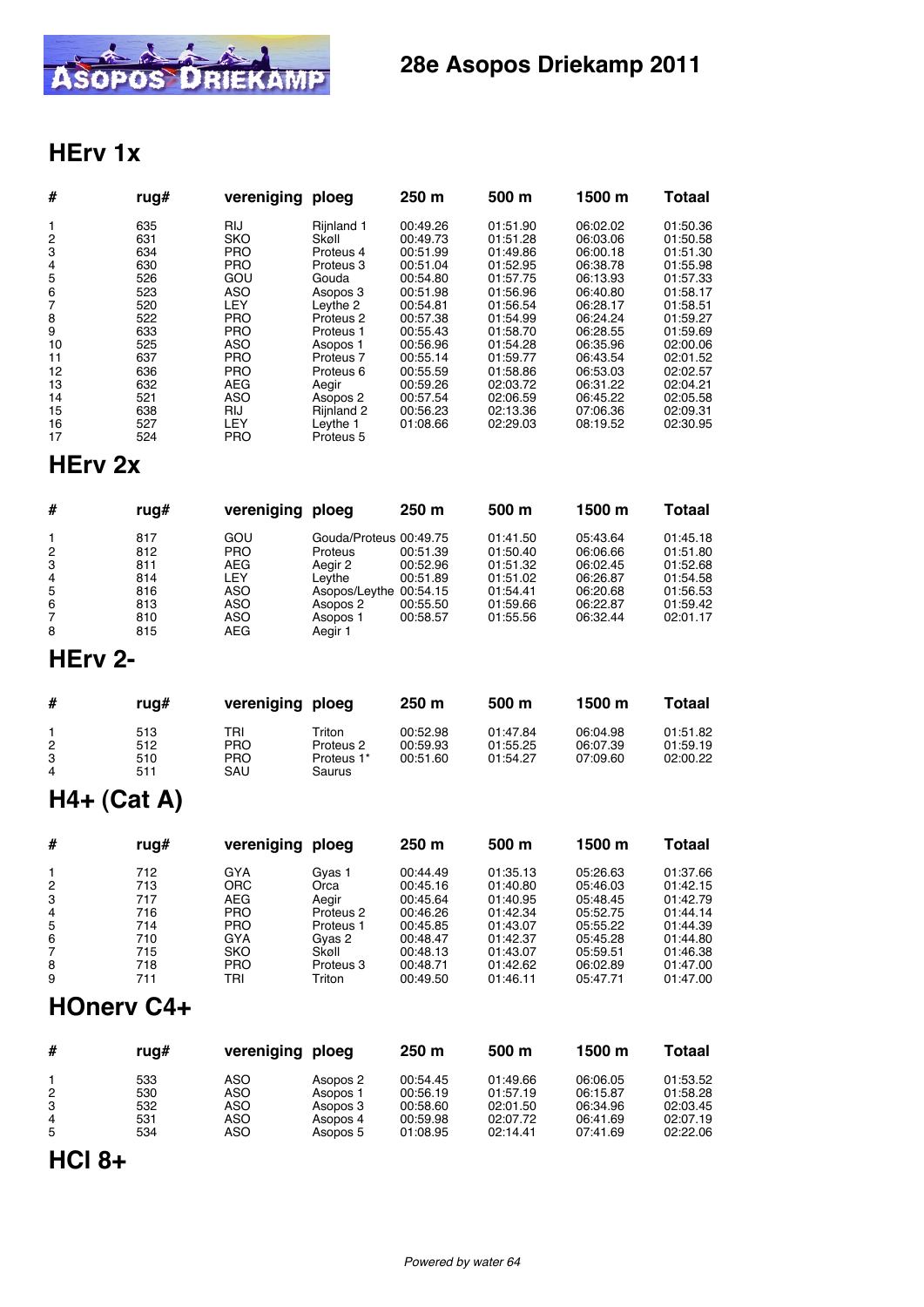

### **28e Asopos Driekamp 2011**

| #                             | rug#                     | vereniging ploeg                                     |                                              | 250 m                                        | 500 m                                        | 1500 m                                       | Totaal                                       |
|-------------------------------|--------------------------|------------------------------------------------------|----------------------------------------------|----------------------------------------------|----------------------------------------------|----------------------------------------------|----------------------------------------------|
| 1<br>$\overline{c}$<br>3<br>4 | 601<br>604<br>606<br>605 | <b>NER</b><br><b>PRO</b><br><b>NJO</b><br><b>OKE</b> | <b>Nereus</b><br>Proteus<br>Niord<br>Okeanos | 00:42.68<br>00:43.72<br>00:44.73<br>00:45.28 | 01:26.09<br>01:29.95<br>01:32.14<br>01:34.64 | 04:51.33<br>04:55.72<br>05:03.93<br>05:07.77 | 01:29.52<br>01:31.98<br>01:34.30<br>01:35.93 |
| 5<br>6<br>7                   | 700<br>603<br>600        | <b>ASO</b><br><b>ASO</b><br><b>SKO</b>               | Asopos 2<br>Asopos 1<br>Skøll                | 00:44.82<br>00:45.22<br>00:46.20             | 01:34.05<br>01:34.95<br>01:36.86             | 05:15.05<br>05:11.45<br>05:12.64             | 01:36.23<br>01:36.40<br>01:37.82             |
| DErv 1x                       |                          |                                                      |                                              |                                              |                                              |                                              |                                              |
| #                             | rug#                     | vereniging ploeg                                     |                                              | 250 m                                        | 500 m                                        | 1500 m                                       | Totaal                                       |
| 1<br>$\overline{c}$<br>3<br>4 | 641<br>643<br>642<br>640 | <b>ASO</b><br><b>ASO</b><br><b>ARG</b><br><b>ORC</b> | Asopos 2<br>Asopos 1<br>Argo<br>Orca         | 00:56.91<br>00:57.28<br>01:05.18             | 02:02.25<br>02:03.76<br>02:13.44             | 06:43.07<br>06:58.57<br>07:01.31             | 02:03.47<br>02:05.94<br>02:14.74             |

#### **DErv 2x**

| #              | rug# | vereniging ploeg |        | 250 <sub>m</sub> | 500 <sub>m</sub> | 1500 m   | Totaal   |
|----------------|------|------------------|--------|------------------|------------------|----------|----------|
| $\mathbf{1}$   | 740  | ORC              | Orca   | 00:51.64         | 01:51.04         | 06:29.80 | 01:54.75 |
| $\overline{2}$ | 742  | GOU              | Gouda  | 00:54.87         | 01:54.48         | 06:51.78 | 02:00.49 |
| 3              | 745  | ASO              | Asopos | 00:53.52         | 02:01.40         | 06:57.37 | 02:02.52 |
| $\overline{4}$ | 746  | <b>NJO</b>       | Niord  | 00:55.74         | 01:55.28         | 07:09.81 | 02:03.34 |
| 5              | 743  | VID              | Vidar  | 01:01.29         | 02:03.30         | 06:55.81 | 02:08.16 |
| 6              | 741  | THE              | Theta  |                  |                  |          |          |
|                | 744  | SKO              | Skøll  | 00:55.74         | 01:55.12         |          |          |

## **DCl 4\***

| #                   | ruq#              | vereniging ploeg          |                                | 250 <sub>m</sub>                 | 500 <sub>m</sub>                 | 1500 m                           | Totaal                           |
|---------------------|-------------------|---------------------------|--------------------------------|----------------------------------|----------------------------------|----------------------------------|----------------------------------|
| $\overline{2}$<br>3 | 731<br>730<br>732 | <b>VIK</b><br>_EY<br>LEY. | Viking<br>Leythe 1<br>Levthe 2 | 00:53.04<br>00:54.85<br>00:54.52 | 01:52.10<br>01:53.08<br>01:52.51 | 06:19.23<br>06:14.94<br>06:34.57 | 01:54.86<br>01:55.92<br>01:57.69 |

### **D4+ (Cat A)**

| #              | rug# | vereniging | ploeg      | 250 <sub>m</sub> | 500 m    | 1500 m   | Totaal   |
|----------------|------|------------|------------|------------------|----------|----------|----------|
|                | 832  | TRI        | Triton     | 00:53.24         | 01:50.52 | 06:05.69 | 01:52.96 |
| $\overline{2}$ | 834  | <b>ORC</b> | Orca 2     | 00:53.12         | 01:48.88 | 06:11.64 | 01:53.00 |
| 3              | 830  | OKE        | Okeanos    | 00:54.19         | 01:52.70 | 06:05.23 | 01:54.27 |
| 4              | 835  | ASO        | Asopos     | 00:54.08         | 01:51.21 | 06:15.71 | 01:54.86 |
| 5              | 833  | <b>NJO</b> | Niord      | 00:56.35         | 01:56.24 | 06:23.61 | 01:58.93 |
| 6              | 838  | <b>AMP</b> | Amphitrite | 00:54.65         | 01:57.97 | 06:30.94 | 01:59.19 |
|                | 839  | AEG        | Aegir      | 00:57.02         | 01:57.85 | 06:29.35 | 02:00.55 |
| 8              | 837  | <b>PRO</b> | Proteus    | 00:58.45         | 01:57.28 | 06:24.36 | 02:00.76 |
| 9              | 836  | <b>PHO</b> | Phocas     | 01:00.01         | 02:00.49 | 06:37.57 | 02:04.34 |
| 10             | 831  | GYA        | Gvas       | 00:57.70         | 02:03.83 | 06:50.20 | 02:05.32 |
| 11             | 840  | ORC        | Orca 1     | 00:59.12         | 02:03.00 | 06:54.13 | 02:06.42 |

#### **DOnerv C4+**

| #              | rug# | vereniging ploeg |            | 250 <sub>m</sub> | 500 m    | 1500 m   | <b>Totaal</b> |
|----------------|------|------------------|------------|------------------|----------|----------|---------------|
|                | 653  | SKO              | Skøll 2    | 00:58.06         | 02:01.22 | 06:34.63 | 02:02.96      |
| $\overline{2}$ | 655  | <b>ORC</b>       | Orca 1     | 00:58.18         | 02:02.06 | 06:35.23 | 02:03.38      |
| 3              | 654  | ASO              | Asopos 5   | 00:57.55         | 02:00.71 | 06:44.36 | 02:03.53      |
| 4              | 652  | ASO              | Asopos 4   | 00:58.86         | 02:02.10 | 06:46.90 | 02:05.15      |
| 5              | 753  | PEL              | Pelargos 1 | 00:58.06         | 02:02.99 | 07:00.63 | 02:06.44      |
| 6              | 752  | ASO              | Asopos 1   | 00:59.11         | 02:04.33 | 07:00.38 | 02:07.55      |
| 7              | 756  | <b>PEL</b>       | Pelargos 2 | 01:00.08         | 02:06.35 | 07:05.60 | 02:09.45      |
| 8              | 650  | ASO              | Asopos 3   | 01:02.19         | 02:07.27 | 06:54.94 | 02:09.98      |
| 9              | 750  | ASO              | Asopos 2   | 01:00.88         | 02:10.55 | 07:19.49 | 02:12.93      |
| 10             | 657  | GYA              | Gyas       | 01:07.50         | 02:11.49 | 07:09.02 | 02:16.49      |
| 11             | 754  | ASO              | Asopos 6   | 01:04.86         | 02:12.60 | 07:22.75 | 02:16.63      |
| 12             | 751  | <b>NJO</b>       | Njord      | 01:03.93         | 02:16.47 | 07:41.06 | 02:19.33      |
| 13             | 651  | SKO              | Skøll 1    | 01:07.67         | 02:18.51 | 07:26.04 | 02:20.84      |